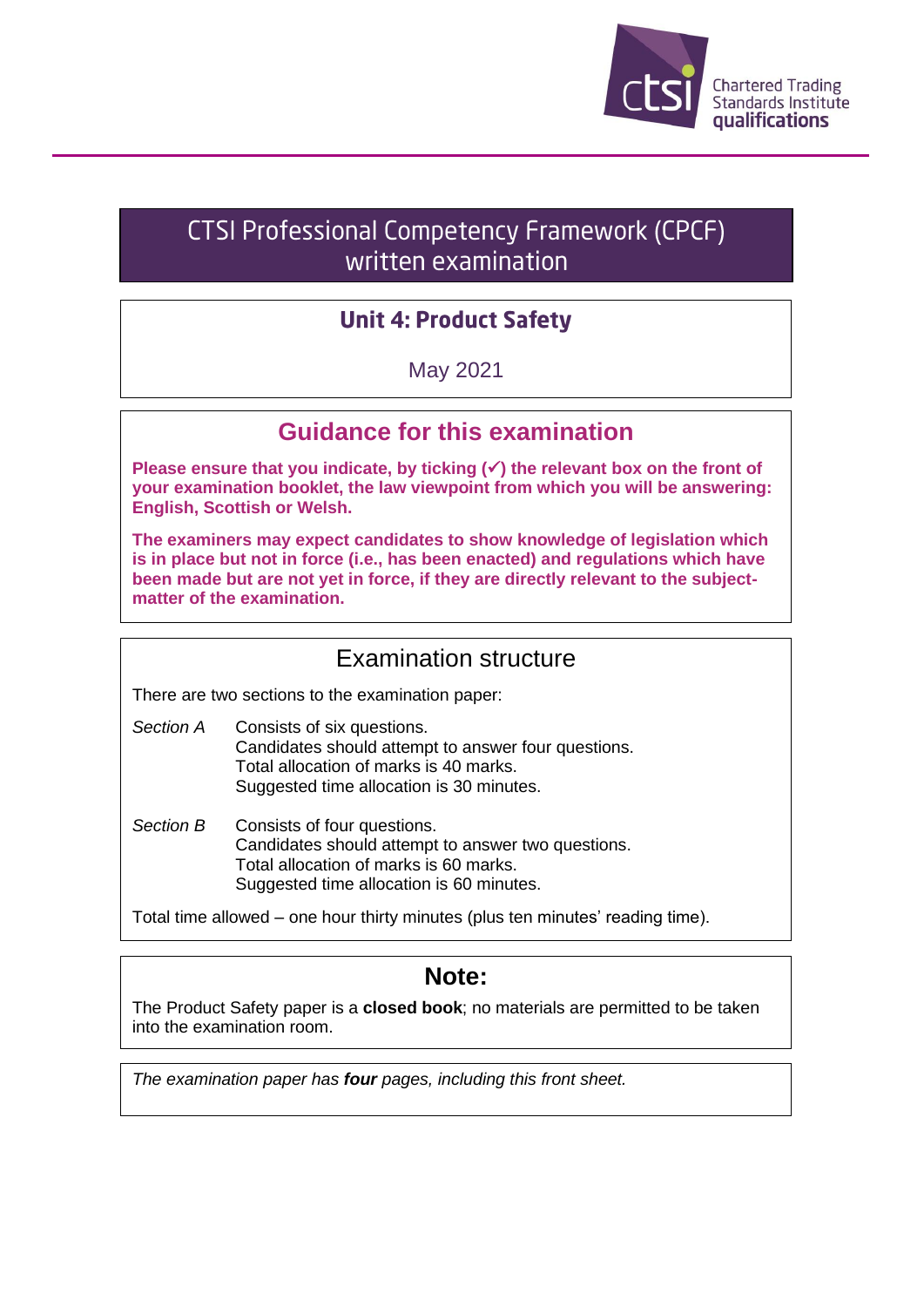**Exam:** Unit 4: Product Safety **Exam cycle:** May 2021

**Time: 10:00 - 11:30** 

**Date:** 11 May 2021 **Reading time:** 10 minutes **Reading time:** 10 minutes **Time:** 10:00 – 11:30

#### **Section A Candidates should attempt to answer four questions. Each question carries ten marks. Total: 40 marks.**

| <b>End of Section A.</b> |                                                                                                                                                                                    |                      |  |
|--------------------------|------------------------------------------------------------------------------------------------------------------------------------------------------------------------------------|----------------------|--|
|                          | Section A total of 40 marks.                                                                                                                                                       |                      |  |
|                          | 6. Outline the regulatory requirements for the selling of second-hand toys.                                                                                                        | $(10 \text{ marks})$ |  |
|                          | 5. What products must have a standard plug fitted to them, and what are the requirements for the<br>construction of the plug?                                                      | $(10 \text{ marks})$ |  |
|                          | important in ensuring that products are safe.                                                                                                                                      | $(10 \text{ marks})$ |  |
|                          | 4. Explain why traceability of products through the supply chain and back to the manufacturer is                                                                                   |                      |  |
|                          | powers are available to Trading Standards Officers to require them to go ahead with the recall in the<br>event that they are unwilling to do so?<br>$(10 \text{ marks})$           |                      |  |
|                          | 3. Under what circumstances must an economic operator consider a recall of a product, and what                                                                                     | $(10 \text{ marks})$ |  |
|                          | 2. Briefly outline the conformity assessment of a mains electrical product, including the technical<br>documentation which must be generated before it is placed on the GB market. |                      |  |
|                          | 1. Outline the main obligations of the responsible person under the Cosmetic Products Regulation.                                                                                  | $(10 \text{ marks})$ |  |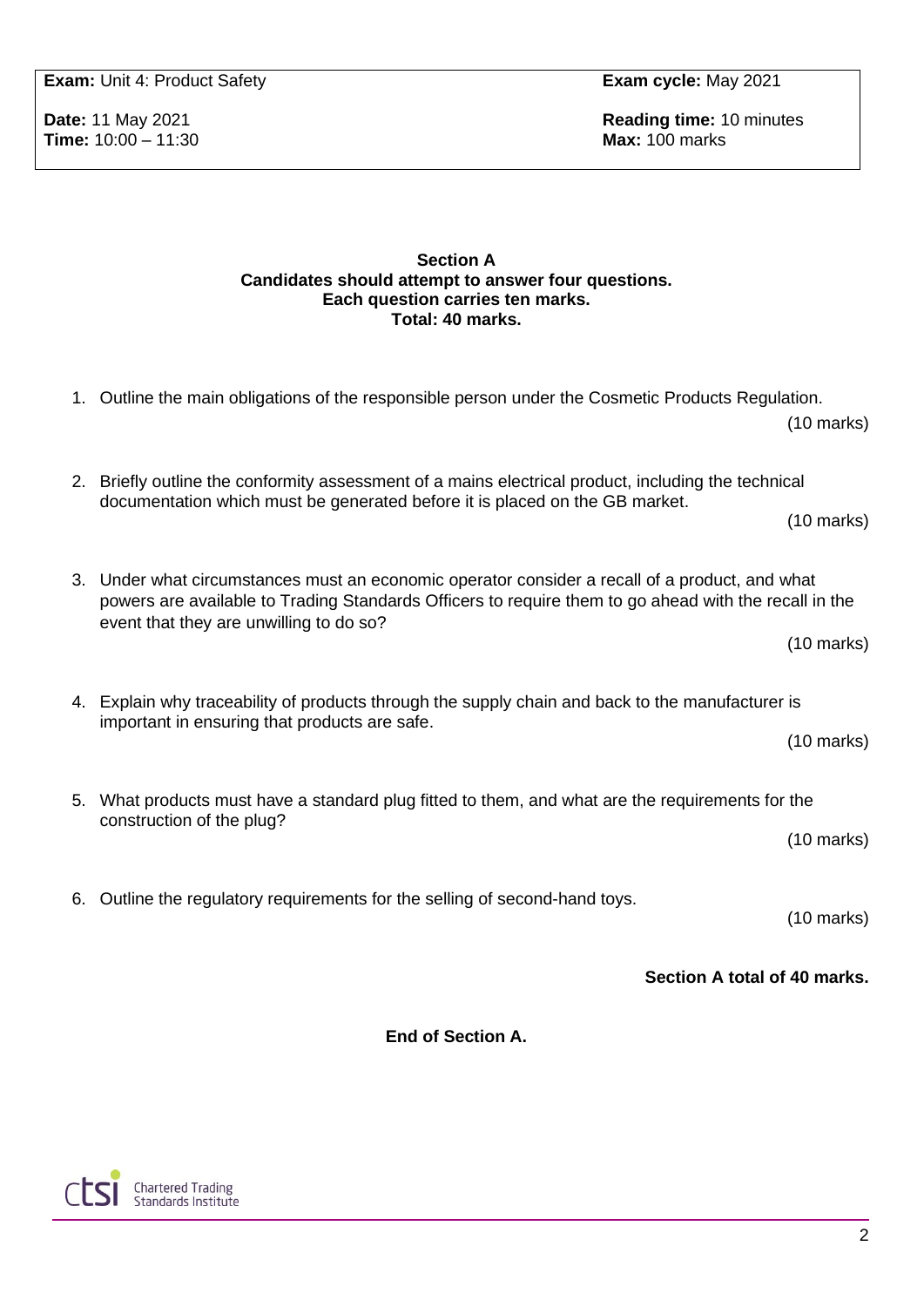#### **Section B Candidates should attempt to answer two questions. Each question carries 30 marks. Total: 60 marks.**

- 7. You receive a complaint from a consumer who rented a 16.5 feet telescopic ladder from a local branch of a national tool hire store. The complainant is of average size and weight, but the ladder buckled when he was halfway up it, leading to injury to both legs which required hospital inpatient treatment. The ladder was supplied without instructions and all of the labelling had worn off.
	- (a) What regulatory framework would apply to the supply of this product? Explain your reasoning. (5 marks)
	- (b) What are the legal obligations placed on the tool hire business for the supply of this product? (10 marks)
	- (c) How would these obligations be carried out in practice?

(5 marks)

(d) If the business also supplied machinery products, such as chainsaws, what legislation would apply to such a hire, and what obligations would they have?

(10 marks) (total of 30 marks)

8. You notice a respiratory mask being advertised, on the internet, which states that it will protect the wearer against a selection of hazards, including contagion with coronavirus. The mask is similar to other respiratory masks which form a seal around the mouth and nose, and filters air via two inlets, one on either side. The product carries the CE and UKCA marks but no other labelling.

(a) What legislation would apply to such a product? Explain your reasoning.

(5 marks) (b) If you requested documentation to demonstrate the conformity of the product, what would you expect to receive and what would be your legal basis for the request? (20 marks) (c) If the product were compliant, what labelling would you expect it to have? (5 marks) (total of 30 marks) **Section B continues over the page.**



3